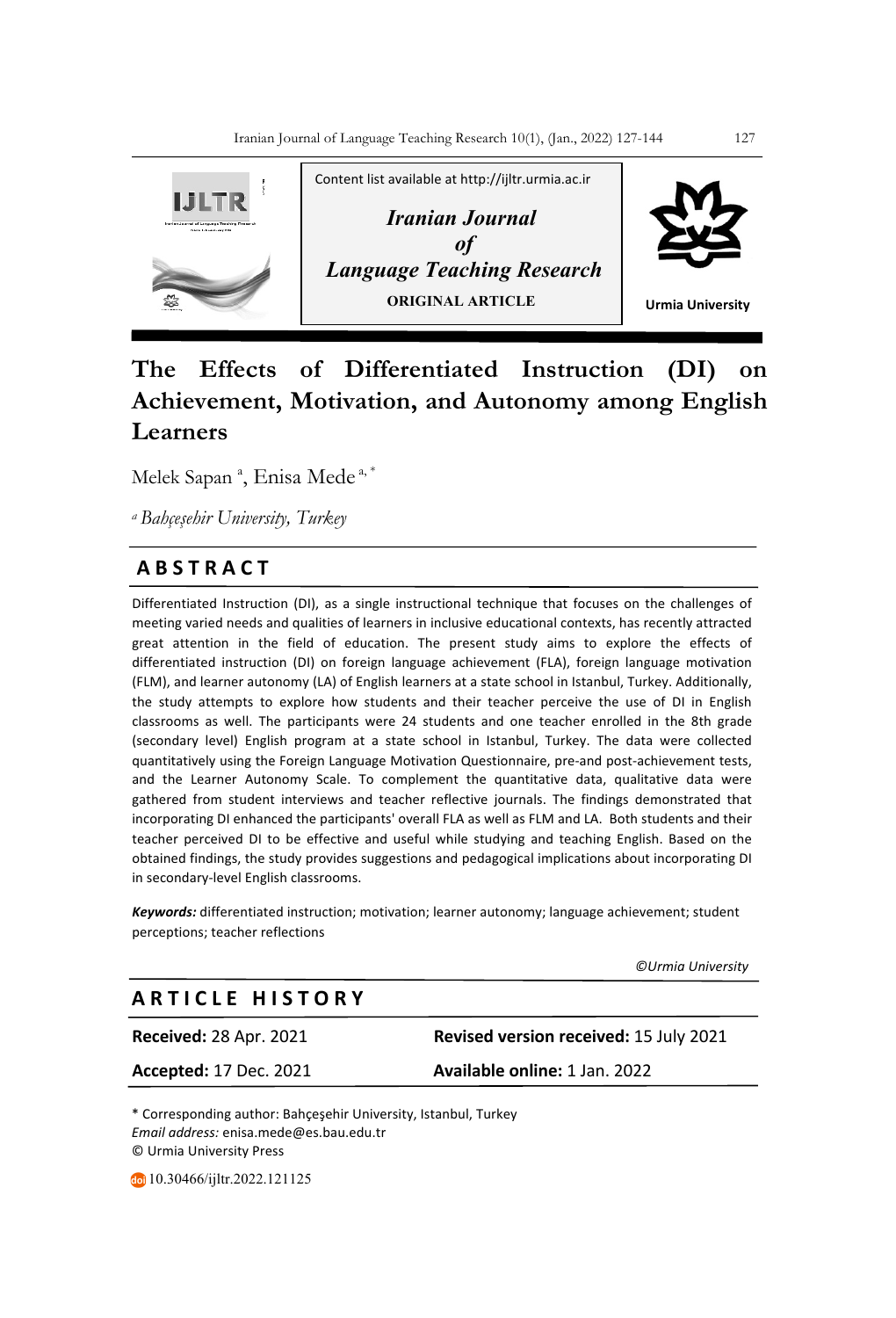#### **Introduction**

Students differ from one another due to unique qualities, economic variations, and specific needs that may have an impact on the learning process. The diverse characteristics displayed by students make it necessary for teachers to vary their activities in their classroom practices (Bender, 2012). As classrooms are becoming more diverse, differentiated instruction is gaining importance. Differentiated instruction (DI) provides opportunities for teachers to address varieties among students such as learning style, needs, readiness level, and interest (Tomlinson, Brimijoin & Narvaez, 2008). 'Differentiation' has been used actively for almost twenty years within inclusive education whereas it was first utilized as "mixed ability teaching" in education (Westwood, 2016, p.5). Differentiation is about equating the content of the lesson with the characteristics of the students which could comprise their culture, interests, emotional traits, learning styles and modes, gender, and background knowledge (Tomlinson & Imbeau, 2013).

DI has been one of the equitable instructional methods of teaching and forming instruction by students' learning styles, readiness level, interests, needs, and language proficiency (Chien, 2012; O'Meara, 2011; Spencer-Northey, 2013). Specifically, DI considers all differences among students within the same class opposite to the one-size-fits-all approach. During the implementation of DI, four elements can be adapted; *content* (what students learn in lessons), *process* (the way the students reach the knowledge), product (the output showing what students learn in lessons) (Tomlinson, 2017), *affect* and *learning environment* (the learning medium in which the students have positive emotions like success, autonomy, responsibility, and support for their enhancement) (Tomlinson & Jay, 2006). Whilst DI takes the differences of the students into account by modifying the lessons (Harmani & Effendi, 2018), it aims to accelerate student achievement and improve them academically (Guay et al., 2017; Westwood, 2016).

Among the major influential factors in language classrooms is the motivation that triggers student achievement throughout the learning process (Daskalovska et. al, 2012). Motivation and learning affect each other interchangeably. Namely, the level of motivation influences the learning outcome in the same direction (Harmini & Effendi, 2018). For this reason, motivation is regarded as an individual characteristic that gives direction to foreign language learning and the foreign language achievement of a learner. The improvement and implementation of a successful foreign language instruction depend upon understanding the nature of learner motivation (Tatar, 2017). While previous studies focused on the role of different types of motivation in language learning (Deci, 1975; Gardner & Lambert, 1972; Lukmani, 1972; Spolsky, 1969), recent research is mainly concerned with what is motivating for learners regarding the elements such as learner behavior, teacher behavior and the ways of motivating the learner (Alizadeh, 2016; Chalak & Kassaian, 2010; Jowkar et al., 2017; Mauludin, 2021; Zareian & Jodaei, 2015). Mauludin (2021), for example, explored the perceptions of students about the motivating teaching strategies in English for Specific Purposes (ESP) classrooms. Data were collected from 163 ESP students from a public university in Indonesia through a questionnaire addressing their perceptions on the most and the least motivational teaching strategies. The results revealed that the strategies supplying comfortable and enjoyable lessons were perceived as the most motivating strategies whereas strategies related to the activities and assignments were reflected to be the least motivational ones. In another study, Alizadeh (2016) provided a review on research on motivation in language learning reporting that the motivation of learners can go up and down depending on the context of language learning as well as the role of the teacher. Finally, Chalak and Kassaian (2010) examined the motivation orientations and attitudes of 108 Iranian students towards the target language and its community. The students were majoring in English translation at Islamic Azad University. According to the results obtained from a survey, the participants reported that they learned the language both for 'instrumental' and 'integrative' reasons. Lastly, their attitudes towards the target language community and its members were generally found to be highly positive.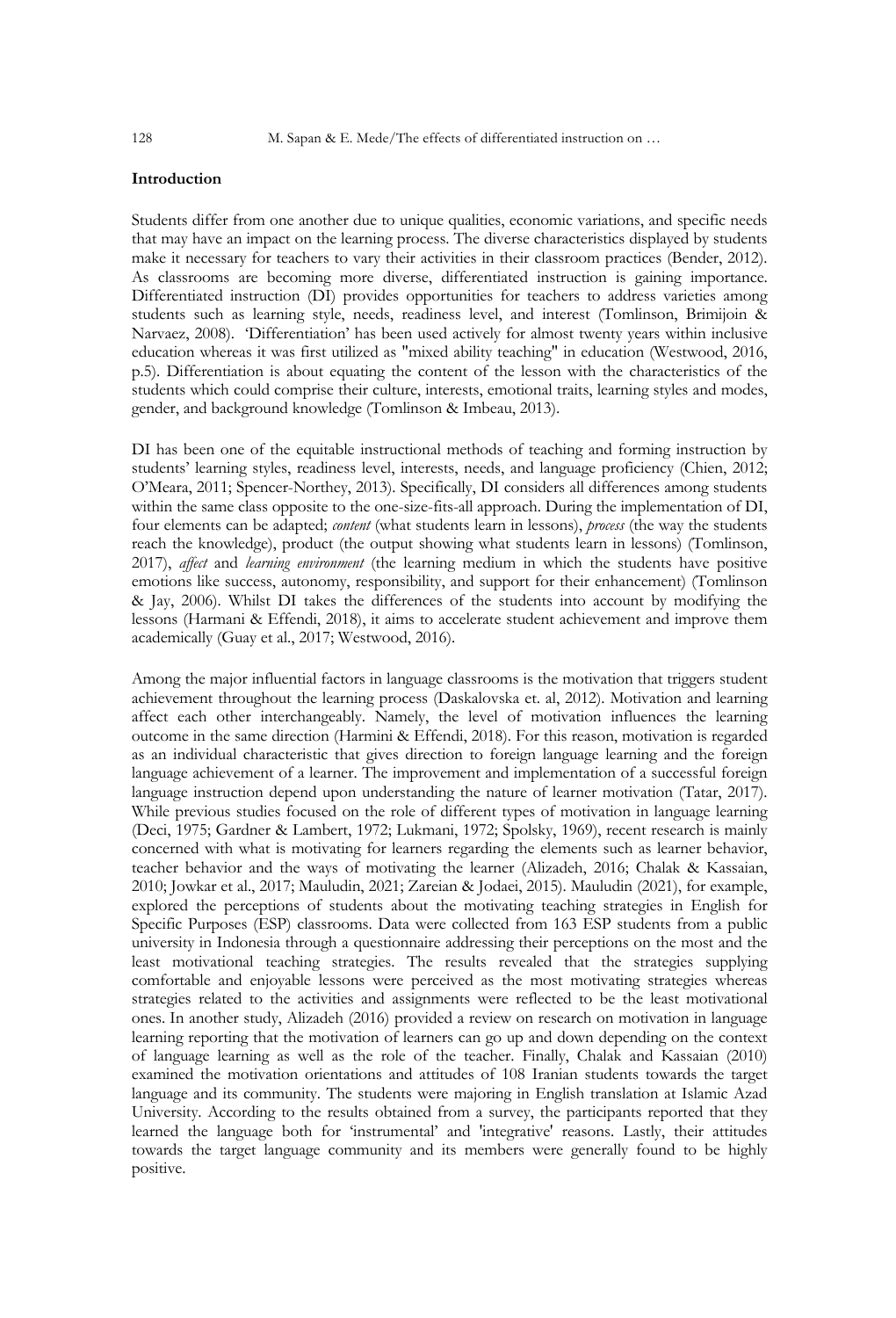Apart from motivating students during the learning process, enhancing their independence and interest in learning is another vital goal to be attained in language classrooms. It has been suggested that making the learning environment more challenging and interesting as well as providing several different learning choices makes learners feel more responsible for their learning (Clapper, 2010). When students take the responsibility for their learning, which means more student-centered lessons, their motivation, interest, and autonomy also increase (Betts, 2004; Sanacore, 2008). Fundamentally, it is intended to improve learner autonomy, and this is achieved by enabling the students to take responsibility for their learning through clear explanations of the goals, providing a learning environment with different learning styles, materials, and activities. Likewise, presenting different ways of learning and making contributions to content, process, as well as assessment, help learners become more autonomous. Thus, differentiating the learning process and medium for students provides them with the opportunities to enhance their autonomy (Convery & Coyle, 1993).

## **Differentiated Instruction (DI) in Education**

Before 'Differentiated instruction' or 'Differentiation' was utilized as a notion, teachers started to differentiate their instruction, materials, and methods by their students' distinctive features such as background knowledge, culture, and needs (Tomlinson, 2014). The implementation of the 'Differentiated instruction (DI)' was first implemented to address the needs of gifted students (Fogarty & Pete, 2011). The number of DI studies highlighting its effects on students' perceptions has recently increased (Karadağ & Yaşar, 2010; Mok, 2012; Park, 2017; White, 2015). Karadağ and Yaşar (2010), for example, conducted a study to identify the attitudes of 30 Turkish 5th-grade students (16 girls and 14 boys). According to the results gathered from semi-structured interviews and attitude scale, the students had positive attitudes while learning English through DI. In another study, Mok (2012) explored the perceptions of undergraduate students about the usefulness of DI. In the study, four focus-group discussions and an online questionnaire were administered to 267 students. The findings reported that the participating students preferred DI activities rather than traditional activities such as fill-in-the-blank and matching. At the same time, DI increased the students' motivation while learning English. Further, White (2015) attempted to investigate the implementation of DI in a primary grade classroom  $(N=18)$  examining its effects on students' perceptions, their participation as well as learning. Data obtained from surveys, preand post-exams, and post-interviews revealed that students' perceptions were highly positive, and they were more active during DI-based lessons. Similarly, Park (2017) aimed to find out middle school students' perceptions and their understanding of DI in a state school in Florida. Data gathered from 10 students using surveys, face-to-face interviews, observations, and reflective notes revealed that the students were conscious of the advantages of DI, and they perceived it positively during their learning process.

Apart from the perceptions of students towards DI, the perceptions of teachers have been addressed by distinguished scholars as well (Aftab, 2015; Ballone & Czerniak, 2001; Burkett, 2013; Chien, 2015; Ismail & Allaq, 2019; Melesse, 2015; Santangelo & Tomlinson, 2012). In a recent study, Ismail and Allaq (2019) attempted to reveal the perceptions of 200 English teachers on cooperative learning and DI. The results gathered from a questionnaire and interviews stated that the teachers perceived cooperative learning and DI as effective for students' interaction as well as their participation. In a similar vein, Aftab (2015) explored the perceptions of 120 middle school teachers about the implementation of DI in their classroom practices. The data obtained from the questionnaire adapted from Ballone and Czerniak (2001) reported that teachers shared their positive views about the application of DI, and they all agreed on the need for actively applying DI in their classroom practices. In another study, Chien (2015) investigated the perceptions of elementary school English teachers about DI during a summer course. Data collected through videos, interviews, surveys, and documents revealed that the teachers gained information about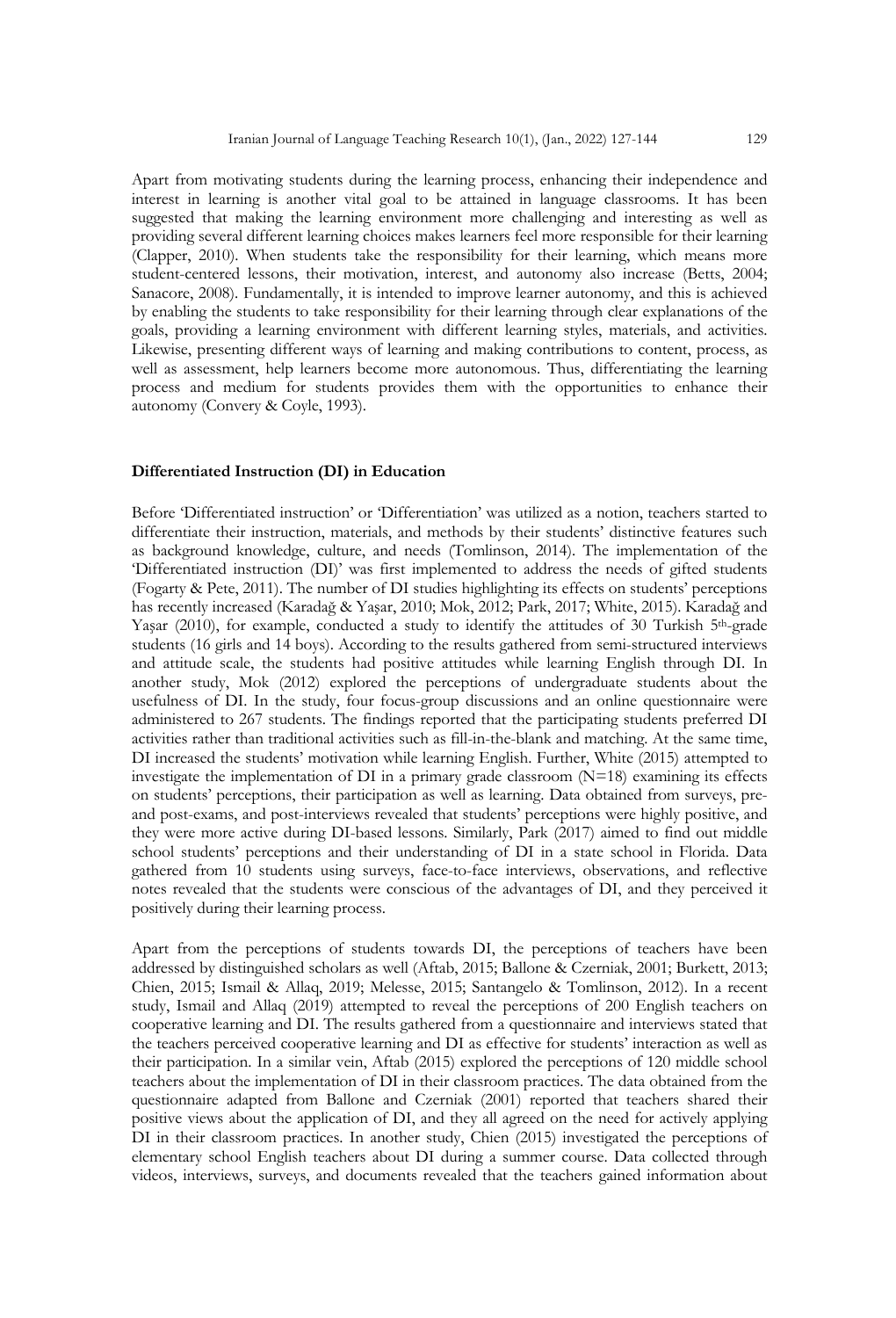how to implement DI as they lacked knowledge about DI practices. Similarly, in a study by Melesse (2015), the perceptions, practices, and challenges of 232 primary school teachers related to DI were examined qualitatively via questionnaires, semi-structured interviews, and focus group discussions. The results demonstrated that the teachers did not have enough information about DI and its strategies which should be closely addressed by the teacher trainers and administrators. Regarding teacher demographics, female teachers applied DI better than male teachers. Besides, teachers who had majored in Language and Maths applied DI more effectively than the others. In another study, Burkett (2013) aimed to find out the teachers' perceptions on how they perceive the effects of DI on their teaching. Interviews were carried out with 11 elementary school teachers using open-ended questions and analyzed qualitatively. According to the results, teachers perceived DI to be important and expressed that the DI evolves spontaneously in their classroom. Pre- and in-service education, as well as early schooling, were also found to be effective for raising awareness of the teacher about DI. Finally, Santangelo and Tomlinson (2012), aiming to investigate teacher educators' perceptions about DI, applied a cross-sectional survey on teaching faculty (N=85) of a public university of the middle-Atlantic region in the USA. The obtained data reported that the teachers agreed on the importance of the readiness level of the students and creating more positive learning mediums via DI-based classes.

Another research area addressed by distinguished scholars was the impact of DI on student achievement (J.-H. Chen & Y.-C. Chen, 2018; Izgi, 2014; Özer & Yılmaz, 2018; Valiandes & Neophytou, 2018). J.-H. Chen and Y.-C. Chen (2018) explored the impact of DI on the achievement of 60 freshmen Army Academy students. In this quasi-experimental design, the preand post-tests of the two groups reported that there was a difference between them concerning their achievement level emphasizing that DI had a positive effect on student achievement. Additionally, the study conducted by Valiandes and Neophytou (2018) investigated the features of a teacher professional development program for DI and examined its influences on teachers' perceptions, attitudes, and student achievement. 14 volunteer teachers teaching Greek in the 4thgrade of an elementary school participated in the study. Data gathered from lesson observation protocols and interviews indicated that the program was successful in terms of teachers' improvement and student achievement. Another study by Özer and Yılmaz (2018) attempted to find out the impact of thinking-style-based DI on achievement, attitude, and retention of students in vocational foreign language lessons. In the quasi-experimental study, data were collected from 43 sophomores at Tourism and Hotel Management School. The process component of the lessons was differentiated through entry points, learning centers, complex instruction, orbital studies, stations, and learning contracts. An attitude test and two different achievement tests for vocational schools were used before and after the treatment. The results revealed that the achievement level of the experimental group was higher than the control group. Finally, Izgi (2014) investigated how DI affected students' academic achievement as well as explored their attitudes towards English lessons. In this quasi-experimental study, 20 5<sup>th</sup>-grade students constituted each group. The data gathered from the two groups using pre-and post- achievement tests, an attitude test, observation, and interview forms showed that implementing DI increased the academic achievement of the experimental group and their attitudes towards English lessons were highly positive.

Although there are numerous studies on DI, motivation, and autonomy, their number is still scarce (Alhashmi & Elyas, 2018; Gülşen & Mede, 2019; Betts, 2004; Houston, 2013; Meyad et. al, 2014; Sanacore, 2008). Gülşen and Mede (2019) investigated the effects of DI on reading comprehension and learner autonomy of 72 5th-grade English learners enrolled in online reading classes at a private school in Turkey. The analyses of the data gathered from pre-and post-reading tests, learner autonomy scale, student interviews, and teacher reflective journals demonstrated that the implementation of DI resulted in better comprehension skills and boosted learner autonomy. Both groups of participants perceived DI to be quite beneficial in online reading lessons. In another recent study, Alhashmi and Elyas (2018) sought to examine the effects of DI on female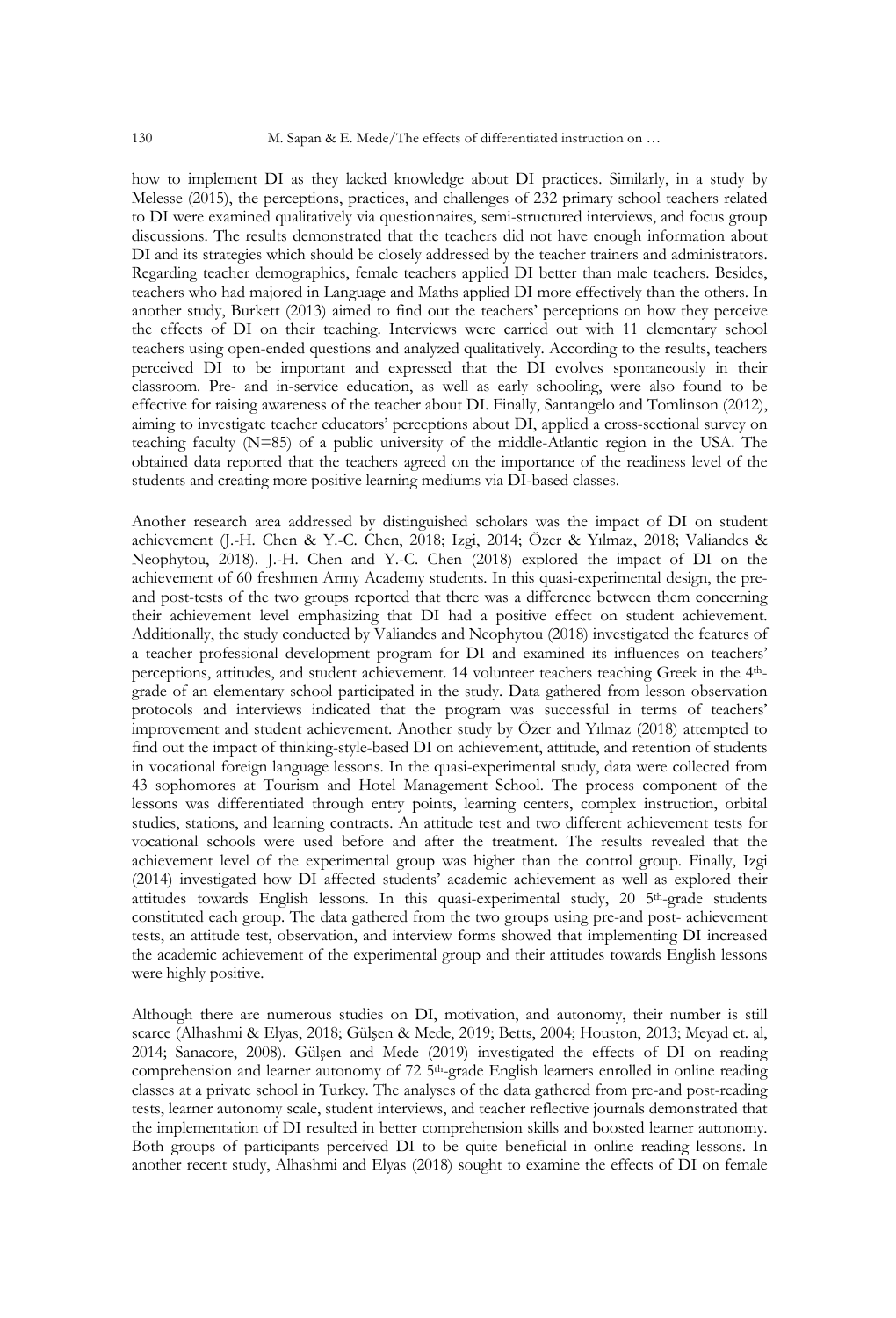learners of English as a Foreign Language (EFL) at King Abdul-Aziz University. Following a pretest-intervention-post-test experimental design, the quantitative results reported that DI led to a significant difference between the pre-and post-test scores of the experimental group. On the contrary, no significant difference was detected between their counterparts in the control group. Finally, the qualitative results revealed that learners perceived the application of DI positively with the increased motivation, appropriateness of access, and autonomy. Meyad et. al. (2014) aimed to examine the relationship between DI and motivation among 100 secondary level Arabic learners in Malaysia. In this quasi-experimental study, the experimental group was exposed to DI depending on the Universal Design of Learning Model whereas the control group was engaged in traditional instruction. The pre-and post- questionnaire results reported that using DI accelerated the motivational level of the students in the experimental group. Houston (2013) intended to find out the relationship between academic intrinsic motivation and DI among gifted and non-gifted secondary level students. As a data collection tool, the Children's Academic Intrinsic Motivation Inventory and the Middle School Survey of Classroom Practices were utilized. Based on the gathered results, no difference was found in the motivation between the two groups. As for student autonomy, DI was considered to encourage the development of self-discovery, selfesteem, creativity, and autonomy (Betts, 2004; Sanacore, 2008).

Considering the review of previous studies, it is obvious that DI, motivation, achievement, and autonomy are notions completing each other during the teaching and learning process. DI presents learning opportunities to accelerate autonomy and motivation among learners. At the same time, learner autonomy is a strategy used in DI to provide student autonomy in learning. This study, therefore, aims to investigate the effectiveness of DI on student motivation, autonomy, and achievement in secondary level (8<sup>th</sup> grade) English classrooms. The study also attempts to explore the perceptions of students and their teacher about DI-based English classes. To meet these objectives, the following research questions were addressed:

- 1. What are the effects of DI on student achievement, motivation, and autonomy in 8thgrade (secondary level) English classrooms?
- 2. What are the perceptions of students about learning English through DI?
- 3. What are the perceptions of their teacher about DI-based English classes?

# **Methodology**

# *Research Context*

This study is based on mixed-method as a research design including both qualitative and quantitative methods to explore the effects of implementing DI in 8th-grade English classes. Specifically, a quasi-experimental research design was adopted as two intact secondary level English classes participated in the research as experimental and control groups. While the experimental group was engaged in DI-based classes, the control group followed the same content through traditional instruction for 8 weeks in total. Both groups were exposed to the 8<sup>th</sup> grade English curriculum approved by Turkey's Ministry of National Education (MoNE). Specifically, for each grade, there is only one textbook designed by MoNE and teachers are required to cover all the units during the academic year following the same yearly lesson plans provided. Thus, there is not enough time for additional activities and teachers have no flexibility to consider the differences of students in terms of readiness, interest, and learning style. As for the assessment, two English language exams based on summative assessment are implemented per semester. All exams are paper-based mainly focusing on reading and writing along with grammar and vocabulary. Listening and speaking are completely ignored due to the low number of English classes and lack of technical support.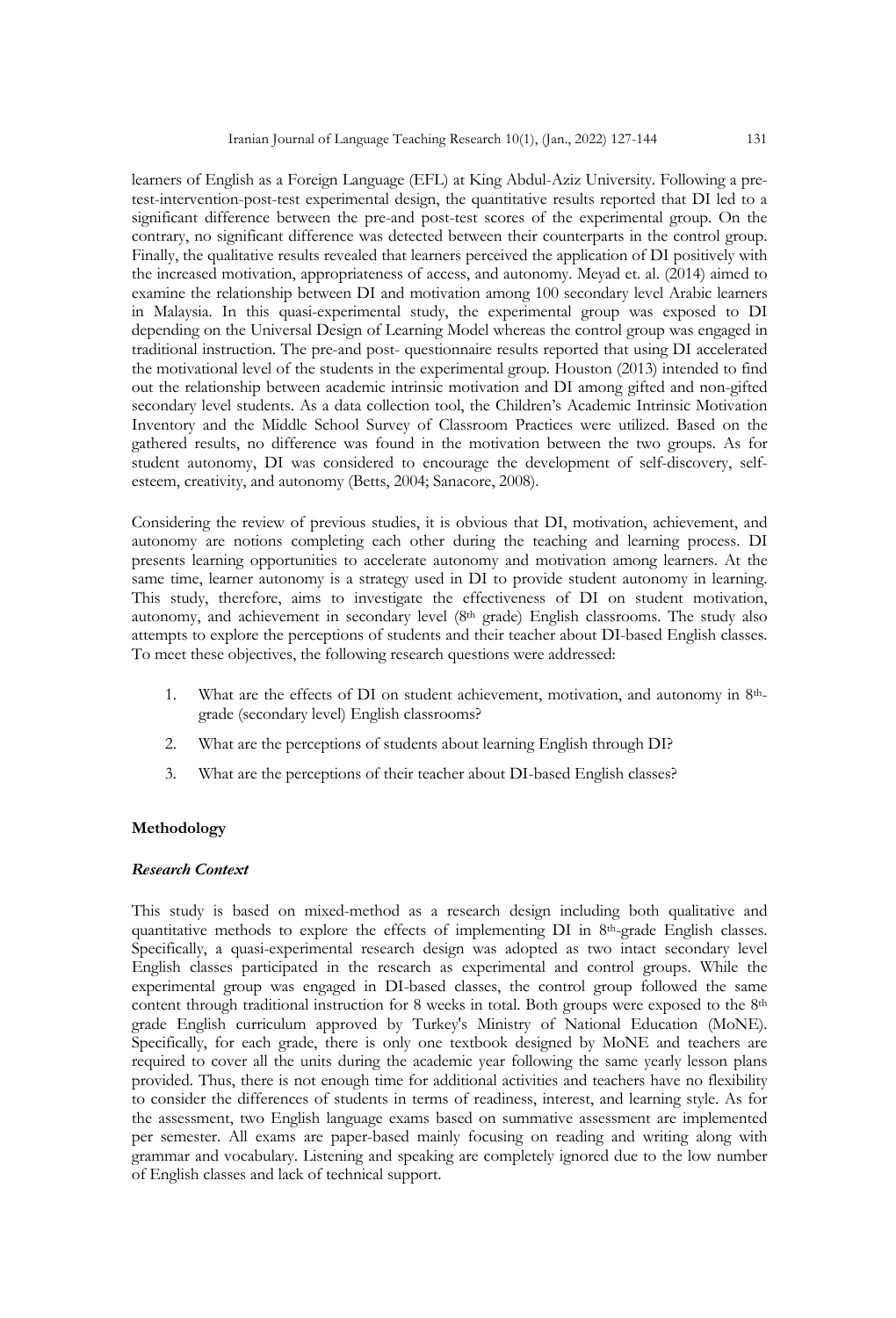132 M. Sapan & E. Mede/The effects of differentiated instruction on ...

#### *Setting and Participants*

This research was carried out at a secondary state school in Istanbul, Turkey. The participants comprised of two intact 8th-grade (secondary level) English classrooms with a total of 24 students whose ages ranged between 13 to 14 years old. The classes were divided into two groups; an experimental group ( $N=13$  students; 7 girls and 6 boys) and a control group ( $N=11$ , 5 girls and 6 boys). The reason for choosing this grade was due to their proficiency level. In other words, the 8th-grade students were at the upper intermediate level of proficiency showing that DI could be effectively implemented to meet the students' language and learning needs. Apart from the students, one teacher teaching English to both classes took part in this study as well. She was 32 years old and had 8 years of teaching experience. She was a graduate of the Department of English Language Teaching (ELT) and had a certificate in using DI after joining a DI in-service training summer course that aimed to raise the awareness of the teachers about implementing DI in their classrooms.

# *Data Collection Instruments*

This study is descriptive as the measure was done only once and the results were used to provide only associations among the variables (Babbie, 2010). As previously stated, the data were collected using both quantitative and qualitative instruments. Before the data collection procedure, the Visual-Auditory-Kinaesthetic (VAK) Learning Style Questionnaire (Chistlett & Chapman, 2005) was administered to explore the learning styles of the experimental group and design DI-based lesson plans accordingly. The VAK learning styles put forward three kinds of learning styles: visual, auditory, and kinaesthetic (Yılmaz et al., 2009). Visual learners learn best by seeing and reading which shows the need for visual materials such as presentations, illustrations, pictures, or maps. Auditory learners need to get information by hearing such as listening to lessons, discussing the topics, or talking about them. Kinaesthetic learners should feel or do something to be able to learn it best. They can study in labs or attend trips to gain experience physically (Surjono, 2011). For this study, the learning style questionnaire included 30 statements followed by three options; A stands for Visual, B for Auditory, and C for Kinaesthetic learners. Generally, a student may have more than one learning style. Table 1 displays the learning styles of the participants in the DI group:

*Table 1* Learning Style of the DI Group

| Student (S) | Learning Style (A, B, C) |
|-------------|--------------------------|
| (S1)        | A, C                     |
| (S2)        | B, C                     |
| (S3)        | A, C                     |
| (S4)        | B, C                     |
| (S5)        | A, C                     |
| (S6)        | A, C                     |
| (S7)        | A, B                     |
| (S8)        | B, C                     |
| (S9)        | A, C                     |
| (S10)       | A, B                     |
| (S11)       | B, C                     |
| (S12)       | A, B                     |
| (S13)       | B, C                     |

Apart from the learning style questionnaire, data were collected from pre-and post-achievement tests administered to the two groups. The achievement test was a standardized local English exam, LGS (High School Entrance exam), conducted with 8th-grade students in Turkey every year. The two tests comprised 20 multiple-choice items given to the student before and after the treatment (DI-based lessons). The tests measured the reading and writing skills as well as grammar and vocabulary which were included in the 8th-grade MoNE curriculum and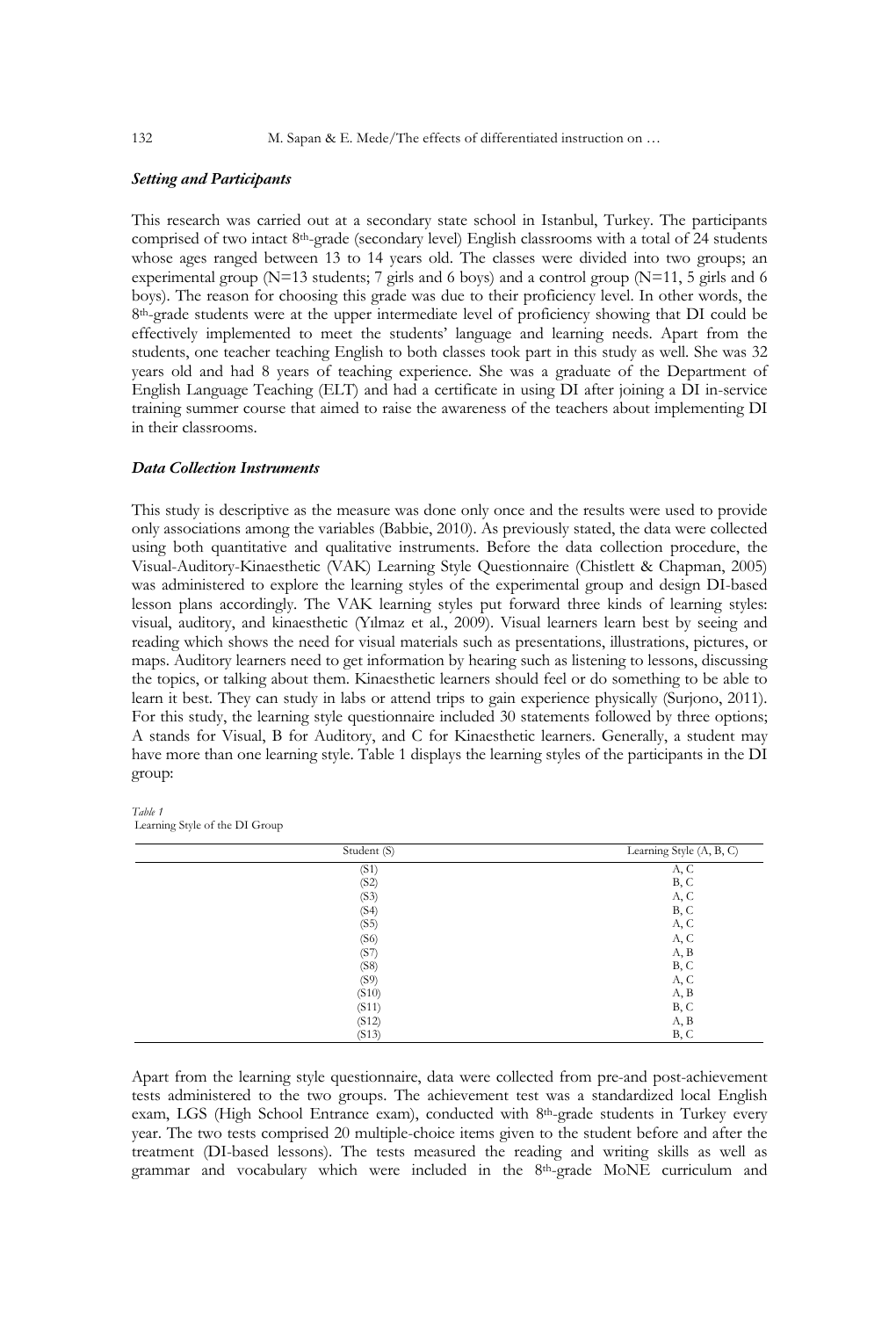coursebook. The duration of both exams was 45 minutes. Additionally, the Turkish version of Foreign Language Motivation Questionnaire (FLMQ) translated by Uçar (2009) and the Learner Autonomy Scale (LAS) developed by Orakçı and Gelişli (2017) were administered to the experimental group before and after DI to examine its effects on students' motivation and their autonomy level. The FLMQ included 56 items whereas the LAS comprised 14 items in total. The two scales were based on a four-point Likert type scale ranging from "strongly disagree (1)" to "strongly agree (4)". In addition, qualitative data were gathered via student semi-structured interviews and a teacher reflective journal to gain a better understanding of their perspectives on learning and practicing English through DI. The student interviews were carried out in Turkish. The questions were adapted from Golnaz's (2019) study that explored students' experiences about learning and DI-based classes.

Before the data collection procedure, the reliability measurements were calculated for each scale. Specifically, VAK, LAS, and FLMQ were piloted with 36 randomly selected 8th-grade students at the same school. The Cronbach's Alpha was found as .80 for VAK, .80 for LAS, and .88 for FLMQ indicating high reliability. As the language achievement test was a standardized language test prepared by experts officially assigned by MoNE, it was accepted as reliable. A consent form was officially received from MoNE for the ethical issues.

# *Data collection procedure*

In this quasi-experimental study, two intact groups (experimental vs control) were exposed to DI and traditional instruction. Table 2 illustrates the implementation process of the two groups:

| <b>WEEK</b> | The control group             | The experimental group                                                        |
|-------------|-------------------------------|-------------------------------------------------------------------------------|
| Week 1      |                               | -Introduction to the study                                                    |
|             |                               | -Introducing Unit Friendship                                                  |
|             |                               | -learning the structures of making invitation-offers, accepting and refusing  |
| Week 2      |                               | -Writing an invitation card                                                   |
|             |                               | -Doing the exercises.                                                         |
| Week 3      |                               | -Introducing the grammar structure 'Be going to'                              |
| Week 4      | -Completing the unit          | -Completing the unit.                                                         |
|             | -Pre-achievement test.        | -Applying the visual-auditory-kinesthetic (VAK) learning style questionnaire, |
|             |                               | KWL chart, Pre-achievement test, pre-LAS, and pre-FLMO.                       |
| Week 5      | - Unit 2 'Teen Life'          | -Modifying classroom to DI.                                                   |
|             |                               | -Unit 2 'Teen Life' via Quizlet.                                              |
|             |                               | -Setting learning centers and doing activities.                               |
|             |                               | - Doing a tiered activity as level-based.                                     |
|             |                               | -Writing reflective journal.                                                  |
| Week 6      | -Completing the related pages | - Simple Present Tense by using slights.                                      |
|             | in the textbook.              | -Doing a tiered activity.                                                     |
|             |                               | -Learning centers according to learning styles.                               |
|             |                               | -Delivering Think-Tac-Toe chart as an assignment.                             |
|             |                               | -Writing Reflective journal.                                                  |
| Week 7      | -Explaining the usage of      | - Telling 'Prefer-Like-Dislike' via slights and her mimics and gestures.      |
|             | 'Prefer-Like-Dislike' in TCI. | - 'Tve got it' card game and hot-seats (Blaz, 2006) activity.                 |
|             | -Doing the activities in the  | -Learning centers activity as skill-based.                                    |
|             | textbook.                     | -Writing reflective journal.                                                  |
| Week 8      | -Post-achievement test.       | - Post-achievement test, the post-LAS, post-FLMO, and semi-structured         |
|             |                               | interview with the students.                                                  |

Table 2 *The Implementation Process of the Two Groups*

# *Data analysis*

This study utilized both quantitative and qualitative data collection instruments to gather in-depth and reliable data. The quantitative data obtained from the FLMQ, LAS, and achievement tests were analyzed through SPSS 28. Due to the low sample size (*N*=24), non-parametric tests were run to analyze the gathered data. To compare pre-and post-achievement tests, Mann-Whitney U and Wilcoxon Signed Ranked tests were run. Specifically, the Mann-Whitney U test was utilized to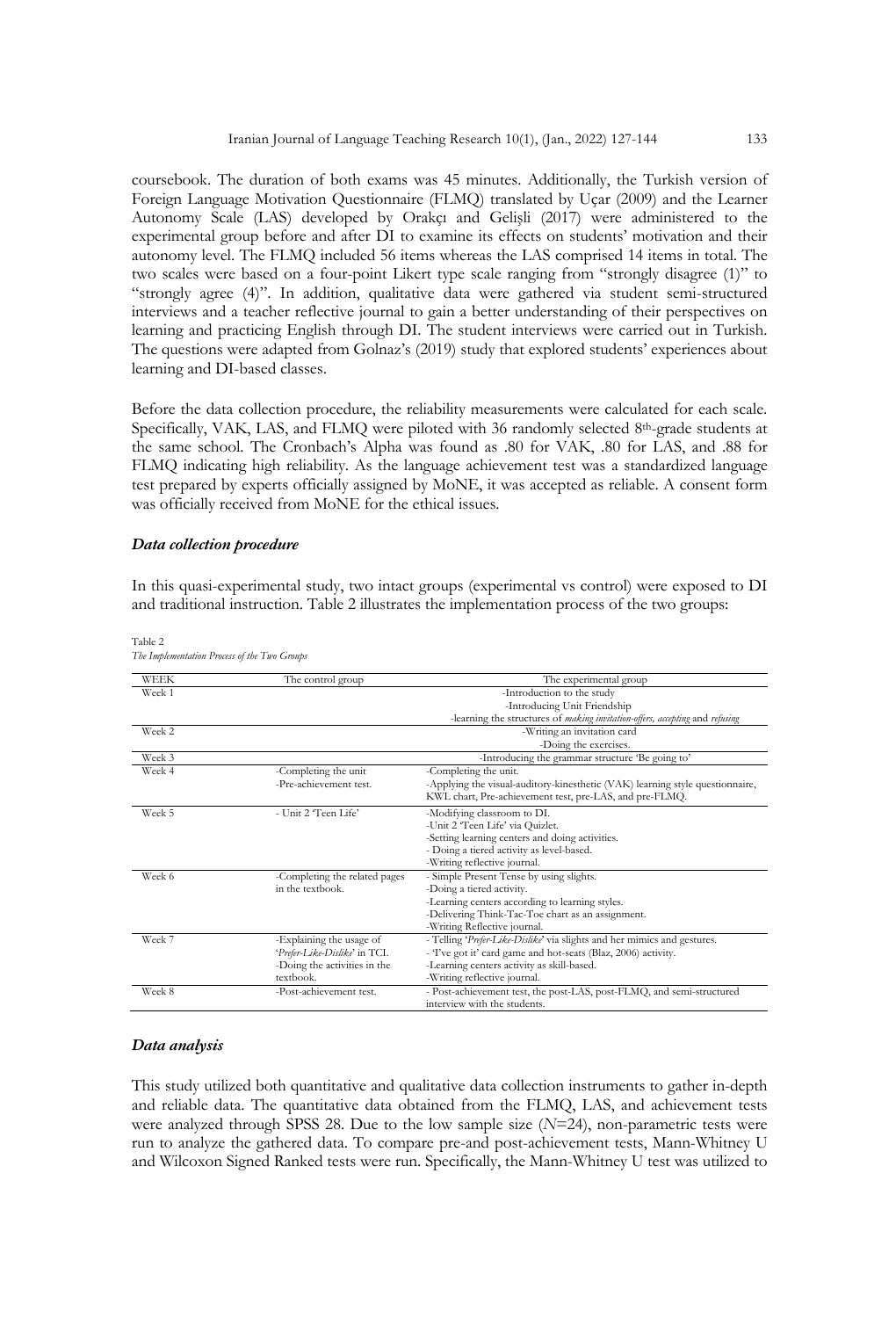examine the differences between control and experimental groups after the implementation procedure whereas the Wilcoxon Signed Ranked test was used to identify the effects of DI within the experimental group. As for the pre-and post- LA scale and pre-and post- FLMQ, merely Wilcoxon Signed Ranked test was utilized to examine the differences between the two groups.

As for the qualitative aspect of this study, data gathered from student semi-structured interviews and teacher reflective journals went through content analysis (Dinçer, 2018). The two researchers who were experts in the field of language education went through the data inductively using open coding and grouped similar or repeated utterances under the same themes. The inter-rater reliability was found to be .80 showing agreement between the two raters.

# **Results**

# *The Effects of DI on Student FLA*

As reported in Table 3, the mean score of the experimental group increased from 38.46 to 48.08 whereas the mean score of the control group reached 38.64 from 36.73. While the pre-test mean scores of both groups were close to each other (Experimental: 38.46, Control: 36.72), the difference between their post-test mean scores increased (Experimental: 48.08, Control: 38.64) after the implementation of the treatment. Finally, the minimum score of the control group decreased by 10 from 12 while the minimum score of the experimental group rose to 15 from 4 following the treatment.

FLA N M Mdn. SD Min. Max. Experimental Pre-FLA 13 38.46 28.00 26.00 4 92 Control Pre-FLA 11 36.73 32.00 20.53 12 88 Experimental Post-FLA 13 48.08 50.00 22.41 15 95 Control Post-FLA 11 38.64 35.00 18.98 10 85

Table 3 *Descriptives of the Two Groups Related to FLA*

Additionally, no significant difference was found between pre-and post-test scores of the two groups ( $p = .749 > .05$ ,  $p = .108 > .05$ ). However, the difference between the two groups decreased and got close to the ideal score after the DI-based classes, indicating that DI affected the students' achievement scores (See Table 4).

Table 4 *The Differences between the Two Groups Related to FLA*

| FLA          |                         | N        | Mean Rank      | Sum of<br>Ranks  |       |          | P    |
|--------------|-------------------------|----------|----------------|------------------|-------|----------|------|
| Pre-         | Experimental            | 13       | 12.08          | 157.00           | 66.00 | $-.320$  | .749 |
| <b>FLA</b>   | Control                 | 11       | 13.00          | 143.00           |       |          |      |
| Post-<br>FLA | Experimental<br>Control | 13<br>11 | 14.62<br>10.00 | 190.00<br>110.00 | 44.00 | $-1.609$ | .108 |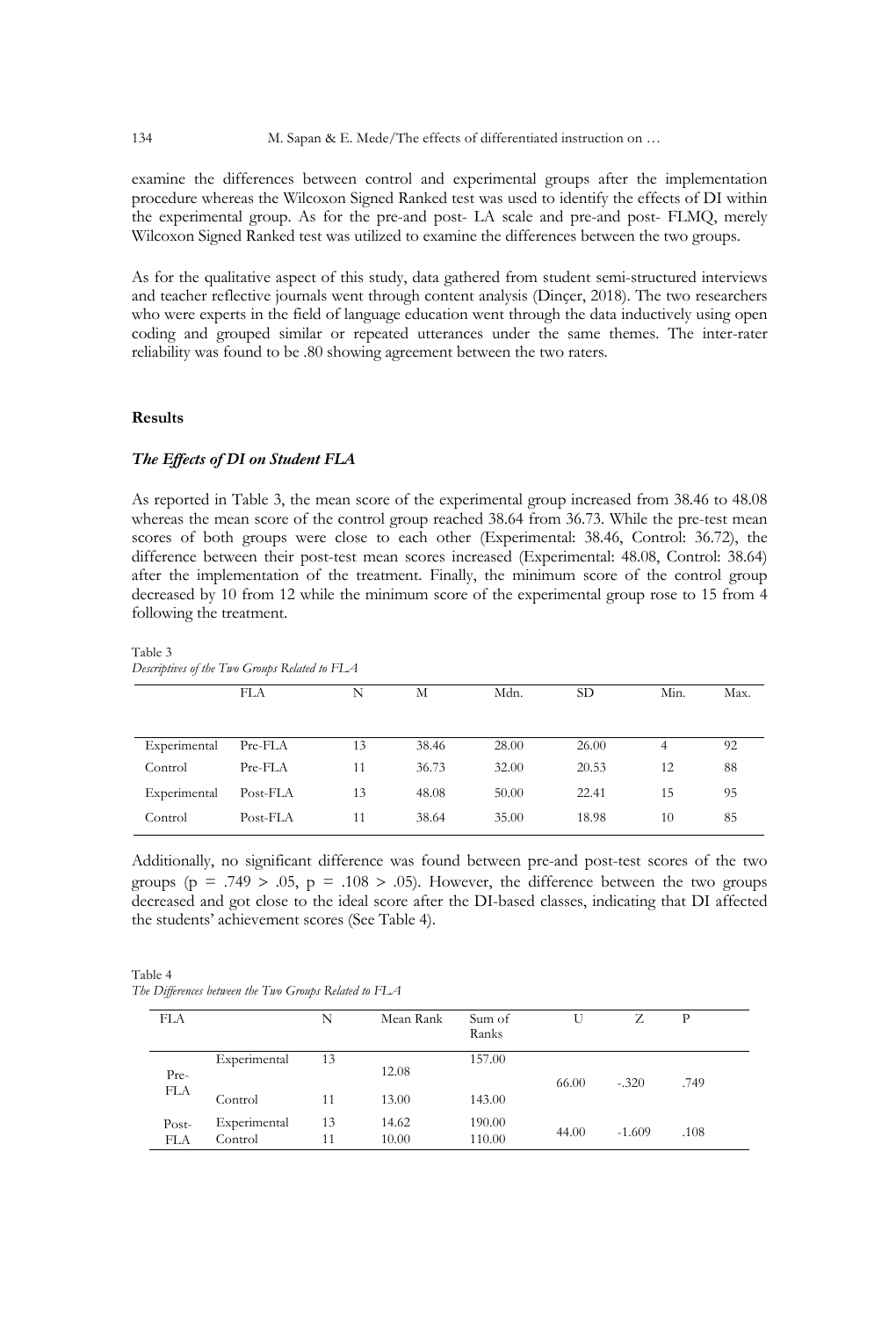Finally, while there was no significant difference between the pre-and post-test scores of the control group ( $z=-0.089$ ,  $p=-0.929$ ). a statistically significant difference was detected between pre-and post-test scores of the experimental group related to FLA  $(z=2.342, p=0.019<0.05)$  (See Table 5).

|              | FLA                 | Negative<br>Ranks | Positive<br>Ranks | z        | Sig. |
|--------------|---------------------|-------------------|-------------------|----------|------|
| Experimental | Pre-FLA<br>Post-FLA | 2 <sup>a</sup>    | 11 <sup>b</sup>   | $-2.342$ | .019 |
| Control      | Pre-FLA<br>Post-FLA | 7a                | 4 <sub>b</sub>    | $-.089$  | .929 |

Table 5 *The Differences within the two Groups Related to FLA*

p>.05

# *The Effects of DI on Student FLM*

According to the mean scores of the two groups of participants, the experimental group was more motivated (M: 3.58, SD: .87) compared to the control group (M: 3.43, SD: .85) which showed only a slight improvement in their motivation (See Table 6).

Table 6 *Descriptives of the Two Groups Related to FLM*

|              | FLM      | N  | М    | <b>SD</b> | Mdn. | Min. | Max. |
|--------------|----------|----|------|-----------|------|------|------|
| Experimental | Pre-FLM  | 13 | 3.18 | .58       | 3.25 | 2.10 | 3.90 |
| Control      | Pre-FLM  | 11 | 3.42 | .56       | 3.60 | 2.70 | 4.00 |
| Experimental | Post-FLM | 13 | 3.58 | .87       | 3.45 | 1.80 | 4.90 |
| Control      | Post-FLM | 11 | 3.43 | .85       | 3.25 | 2.30 | 5.00 |

As for the differences between the two groups concerning FLM, the analyses of the Wilcoxon Signed Rank Test revealed a statistically significant difference between the pre-and post- scores of the experimental group ( $z=10.00$ ,  $p=.005<0.05$ ). However, no difference was detected in the control group (z=.09, p=.911>.05) (See Table 7).

Table 7 *The Differences within the Two Groups Related to FLM*

|              | <b>FLM</b>          | Negative<br>Ranks | Positive<br>Ranks | z        |         |
|--------------|---------------------|-------------------|-------------------|----------|---------|
| Experimental | Pre-FLM<br>Post-FLM | $2^{\rm a}$       | 11 <sup>b</sup>   | $-10.00$ | $.005*$ |
| Control      | Pre-FLM<br>Post-FLM | 7a                | 4 <sup>b</sup>    | $-.09$   | .911    |

 $*p<.05$ 

Regarding the effects of DI on LA, the results reported that the experimental group was more autonomous after being exposed to DI (M:3.71, SD: .58) whereas the control group had a slight increase (M: 2.85, SD: 1.26).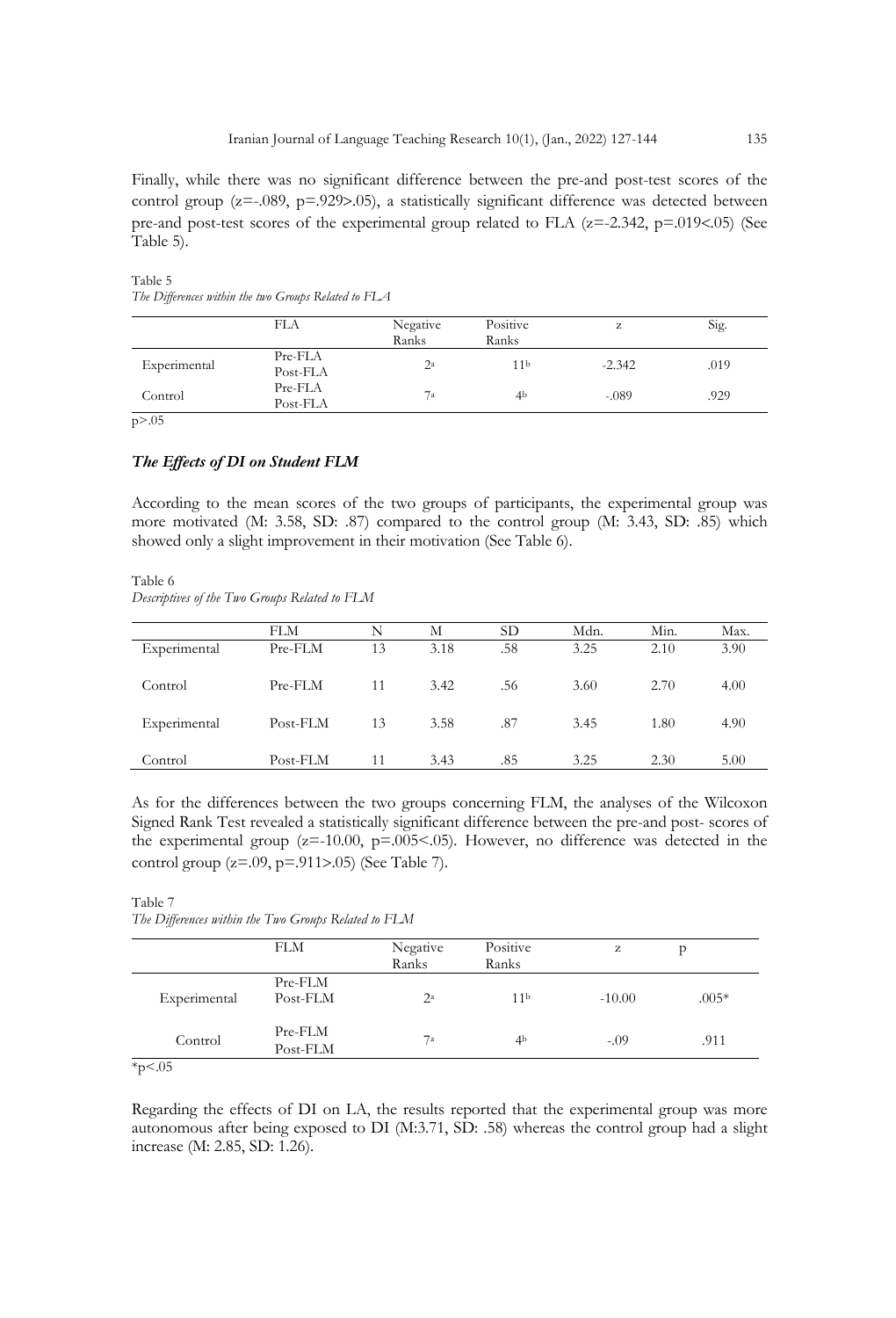|              | LA      | N  | М    | <b>SD</b> | Mdn. | Min. | Max. |
|--------------|---------|----|------|-----------|------|------|------|
| Experimental | Pre-LA  | 13 | 3.13 | .90       | 3.33 | 1.33 | 5.00 |
| Control      | Pre-LA  | 11 | 2.81 | 1.17      | 2.50 | 2.70 | 5.00 |
| Experimental | Post-LA | 13 | 3.71 | .58       | 3.67 | 1.00 | 5.00 |
| Control      | Post-LA | 11 | 2.85 | 1.26      | 2.67 | 1.00 | 5.00 |
|              |         |    |      |           |      |      |      |

| Table 8                                      |  |
|----------------------------------------------|--|
| Descriptives of the Two Groups Related to LA |  |

When the two groups were compared, a statistically significant difference was detected between the pre-and post- scores of the experimental group ( $z=-2.75$ ,  $p=-0.006$  < 0.05) whereas no difference was found in the control group ( $z=0.0$ ,  $p=.1.000>0.05$ ) (See Table 9).

Table 9

*Comparison of the Two Groups Related to LA*

|              |                     | Negative<br>Ranks | Positive<br>Ranks | z       |         |
|--------------|---------------------|-------------------|-------------------|---------|---------|
| Experimental | $Pre-LA$<br>Post-LA | $2^a$             | 11 <sup>b</sup>   | $-2.75$ | $.006*$ |
| Control      | $Pre-LA$<br>Post-LA | 7a                | 4 <sup>b</sup>    | .00     | 1.000   |

 $*_{p < .05}$ 

## *Student Perceptions about DI-based English Classes*

Apart from the quantitative analyses, semi-structured interviews were carried out with the students in the experimental group to find out their perception of DI. As a result of content analysis, the student perceptions were categorized under four themes namely, positive attitudes towards DI-based classes, motivating aspect of DI, peer relationship, and being autonomous.

To begin with, the students exposed to DI-based classes expressed their positive attitudes stating that they had more fun during the lessons and felt more relaxed. Considering this finding, they shared the following viewpoints:

*[…] I think I have more fun during the lessons now. I feel relaxed and enjoy learning English. (S10, Semi-structured interview, 10.11.2020)*

*[…] I can describe the DI lessons as relaxing and enjoyable. To be honest, I have never felt anything negative. (S2, Semi-structured interview, 09.11.2020)*

In addition, the participating students emphasized the concept of motivation. They stated that they felt more motivated during the lessons as illustrated in the following excerpts:

*[…] I feel more motivated. The activities are more enjoyable and motivating. (S2, Semi-structured interview, 09.11.2020)*

*[…] Feeling motivated affected my learning positively in these lessons. I enjoy them. (S9, Semi-structured interview, 10.11.2020)*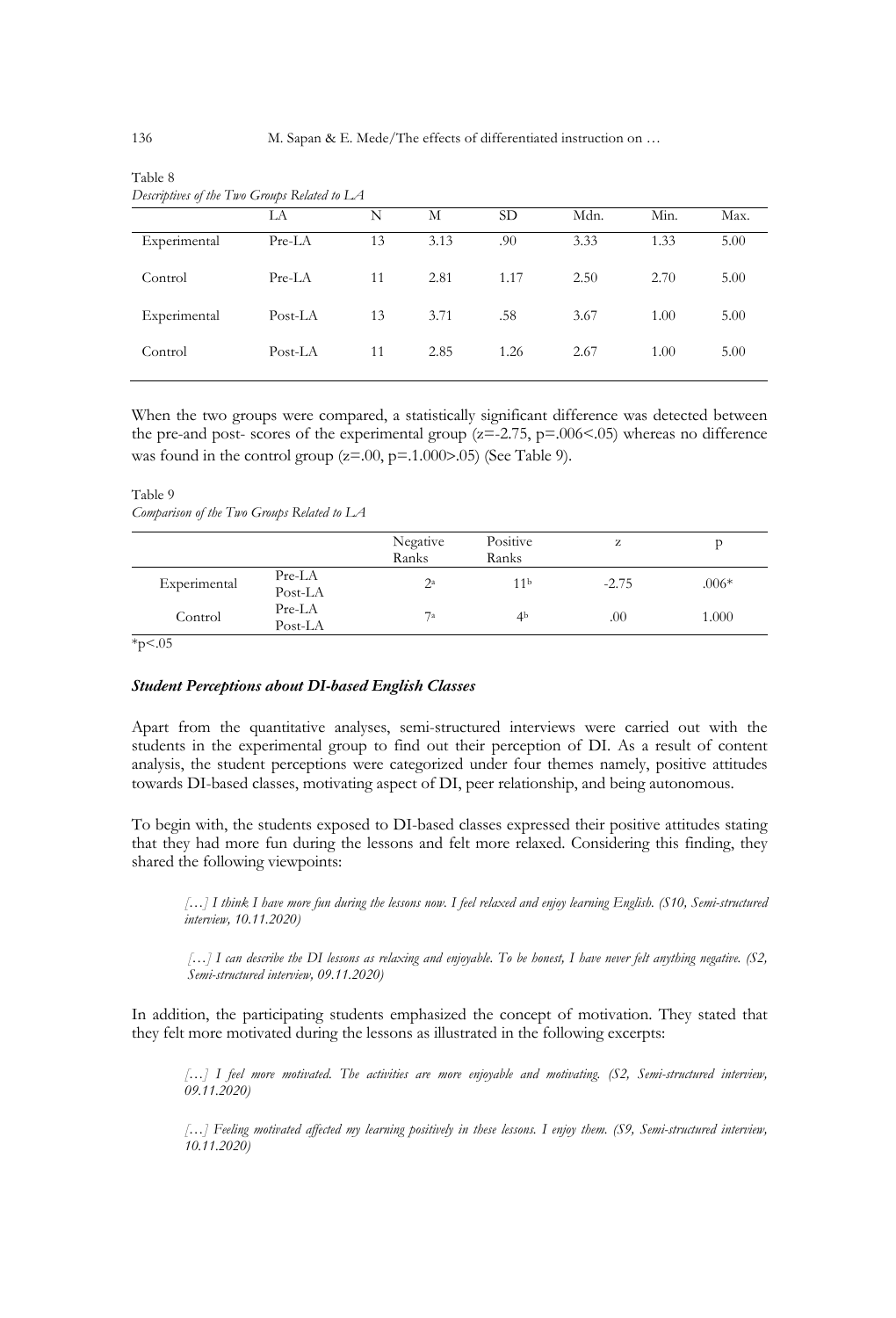After being engaged in DI-based classes, the students emphasized the role of their peers as well. They indicated that they had a more intimate and positive relationship with their peers. Considering this finding, they said:

*[…] I learned both to have fun and work with my classmates. I enjoy working with my peers. (S7, Semi-structured interview, 10.11.2020)*

*[…] My classmates motivate and help me during the activities. We learn from each other, and I am quite positive about collaborating with my peers. (S9, Semi-structured interview, 10.11.2020)*

Finally, the students revealed that they felt more independent and comfortable. They were willing to take more responsibilities which helped them become more autonomous. This finding was supported by these two comments:

 *[…] I take more responsibilities. Thus, I feel more comfortable and independent. (S9, Semi-structured interview, 10.11.2020)*

*[…] I take responsibility and feel relaxed. I feel more independent. (S3, Semi-structured interview, 09.11.2020)*

# *Teacher Reflections about DI-based English Classes*

As for the teacher's reflections about using DI in English classes, four common themes emerged from the content analysis: improving student autonomy, eagerness towards the lesson, student enjoyment, and student collaboration. First, with the help of extracted statements, the participating teacher stated DI provided students with the opportunities to take more responsibility for their learning and act more independently. Considering the positive influence of DI on students' autonomy, the teacher expressed this viewpoint:

*[…] The students are more active in DI lessons. They participate more and take more responsibilities. (T, Reflective Journal, 24.10.2020)*

The teacher also emphasized that the students were more interested in the lesson, and they also had fun while learning as illustrated in this comment:

[...] When I entered the classroom, the students immodestly asked about the DI activities. Their interest realty *increased. (T, Reflective Journal, 31.10.2020)*

 *[…] The students have fun, and they enjoy the lessons. They love DI activities.*

 *(T, Reflective Journal, 31.10.2020)* 

Finally, similar to the students' perceptions, the teacher indicated that the student collaboration and interaction with their peers increased after being exposed to DI. They collaborated and learned together as expressed in this excerpt:

*[…] The students worked together and collaborated during the lesson. They learned from each other and had fun. (T, Reflective Journal, 24.10.2020)*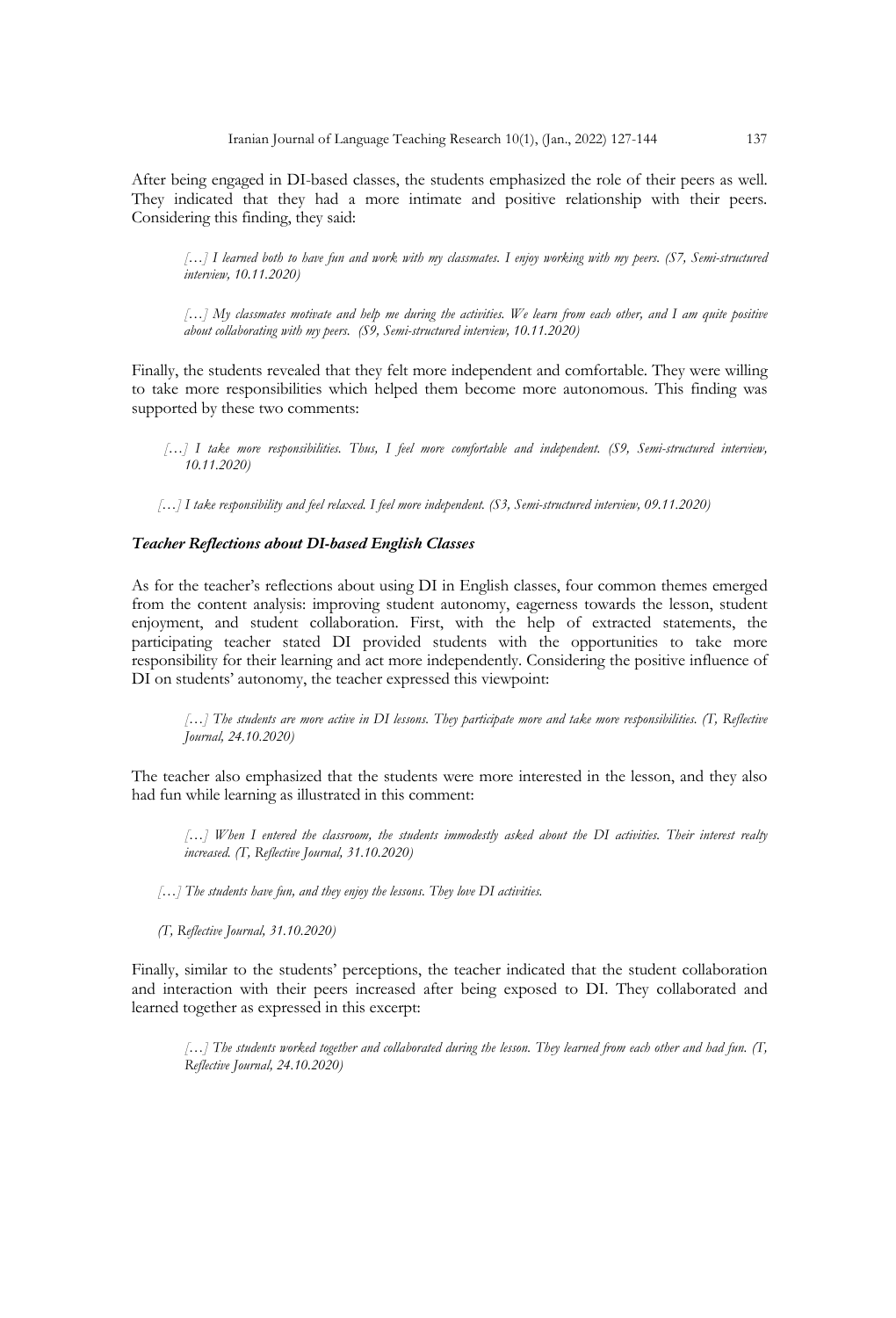# **Discussion**

The present study aimed to examine the effects of DI on FLA, FLM, and LA among secondary level (8th grade) English learners. The study also investigated the perceptions of students and their teacher about learning and teaching English through DI-based classes. First, based on the pre-and post-test results, the FLA scores of both the experimental and control group increased. However, the increase in the DI group scores was higher than in the control group. In other words, there was a significant difference between pre-and post-test scores of the DI group whilst no significant difference was reported in the pre-and post-test scores of the control group. These findings emphasized that DI had a positive impact on the FLA of the participants which was parallel to the results of previous studies (Izgi, 2014; Leblebicier, 2020; Özer & Yılmaz, 2018; Sayı & Emir, 2017).

One of the factors that caused the increase in students' FLA could be the use of DI strategies. The current study applied the DI strategies such as tiered activities, learner centers, and KWL charts which were influential in the overall FLA development among the participants. These strategies were also implemented in studies by Izgi (2014) and Magableb and Abdullah (2020) which revealed similar results related to the effects of DI on FLA among students. Another factor that increased the students' FLA could be related to the distinctive feature of DI that meets students' uniqueness such as their learning styles, interests, readiness, and needs which were in line with previous research (Özer & Yılmaz, 2018; Sayı & Emir, 2017; Yavuz, 2018).

Apart from the DI and FLA, the results in this study reported that there was a mean difference between pre-and-post-FLM scores. Additionally, there was a significant difference between these two tests as the mean score of post-FLM was calculated as higher than the pre-FLM. This finding supports the positive effect of DI on the FLM among the students which was by recent studies highlighting the positive influence of DI on student motivation (Abu & Gökdere, 2018; Aras, 2018, Harmini & Effendi, 2018; Guay, Roy & Valois, 2017; Meyad et al. 2014). Finally, parallel to the results on FLA and FLM, Gülşen and Mede (2019) reported an increase among the LA of the participants after being engaged in DI-based classes.

Furthermore, regarding the perceptions of the students and their teacher about DI-based classes the gathered findings demonstrated positive viewpoints expressed by the participants. As previously mentioned by Chien (2014), Karadağ and Yaşar (2010), and White (2015), using DI strategies such as tiered activities as well as presenting several task choices related to the students' needs, learning styles, interests, and readiness level led to positive perceptions towards learning English. Other perceptions shared by the students were that they felt more motivated and had much fun during the classes due to the effective use of DI strategies. As argued by Meyad et. al (2014), DI is a flexible method that enables all students - with various needs, interests, levels, and learning styles - to reach the information in different ways by presenting multiple activities and increasing their motivation and joy. The DI students also stated that they enjoyed learning with their classmates since they collaborated and helped each other during the given tasks. Koehler (2010) highlighted that implementing DI increased student interaction and also engagement while working together on multiple tasks. They also perceived the role of their teacher as a guide who facilitated their learning, set them free and self-directed, approached them moderately, helped, and gave them feedback when they needed it which was parallel to recent DI studies (Blaz, 2006; Tomlinson & Imbeau, 2013; Tomlinson & Moon, 2013). Finally, as supported by previous studies the students expressed that they became more autonomous and responsible for their learning in DI-based classes (Betts, 2004; Tomlinson & Moon, 2013).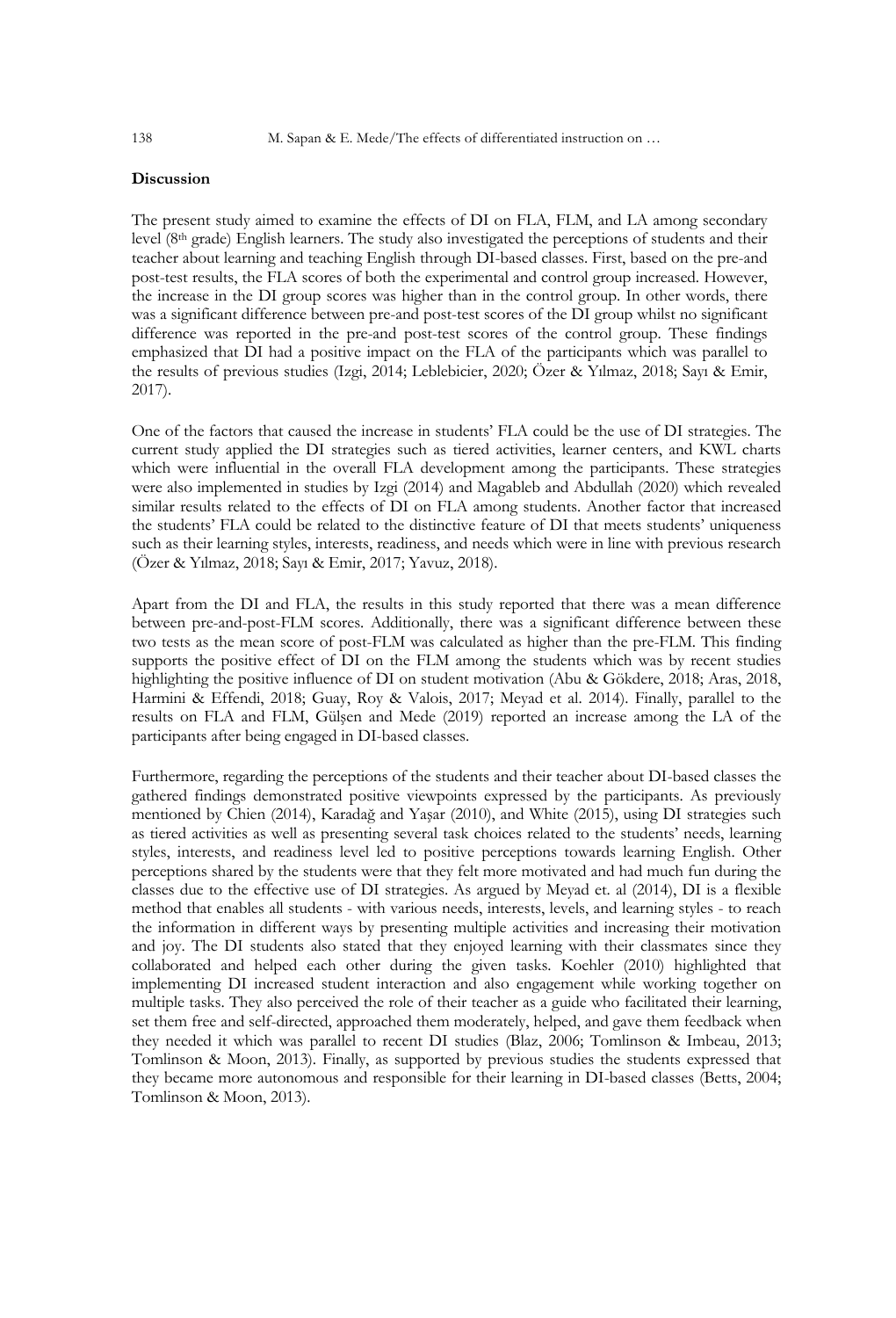Similar to the perceptions of the students, their teacher reflected positively on using DI in her English classroom. Specifically, she emphasized that DI-based classes improved autonomy, eagerness, fun, collaboration, and active participation among the students. First, the teacher stated that students were more independent and took responsibility during DI activities. They also had fun while learning which was concurrent with Burkett's (2013) results stating that DI aids students take responsibility for their learning by following their improvement, having their own goals, and evaluating their work and they also have fun while learning. Further, DI promoted interest and eagerness among the students who were actively asking questions and collaborating which was in line with the findings shared by previous studies (Burns, 2004; Crowder, 2013; Ismail & Allaq, 2019).

# **Pedagogical Implications**

The present study suggests some pedagogical implications to be addressed by teacher trainers and material designers. Firstly, the results proved the effectiveness of using DI in English classrooms to help students improve their achievement, motivation, and autonomy. Therefore, it could be recommended that the English language teachers could be enrolled in in-service training about how to use DI in their classrooms along with its principles, strategies, and tasks to be implemented in their classroom practices. In addition, it is certainly vital to consider students' needs, learning styles, readiness level, and interests before preparing DI-based classes. Therefore, material designers should closely address this issue and develop DI-oriented materials addressing the different learning styles and language needs of the students.

# **Conclusion, Limitations, and Recommendations for Future Research**

The present study has some limitations to be addressed in further research. First, due to the setting, the sample size of this study was small. To attain external validity and obtain more comparable results, future studies can be conducted with a larger number of students from different grades with various levels of proficiency. Next, this study was carried out in a state secondary school. A comparative study could be done by adding private schools. Third, the FLA of the students was only measured through a multiple-choice test. Future research can include different measurements ranging from open-ended to fill-in-the-blanks questions to provide in-depth results. Last but not least, the duration of the DI implementation in this study lasted for 8 weeks which could be lengthened by other researchers to gain a deeper understanding and obtain more generalizable data.

In brief, the findings of this study revealed the positive effects of DI on FLA, FLM, and LA among secondary-level English students' achievement, motivation, and autonomy. DI was also perceived positively both by the students and their teacher to learn, teach and practice English. As a result, the outcomes of this study showed that implementing DI into English classes might be considered a significant and pervasive means of teaching and learning, as well as a way of enhancing student achievement, motivation, and autonomy.

## **References**

Abu, N. K., & Gökdere, M. (2018). The Effect of Differentiated Science Curriculum on Students' Motivational Regulations. *Universal Journal of Educational Research, 6*(3), 455-465. doi:10.13189/ujer.2018.060312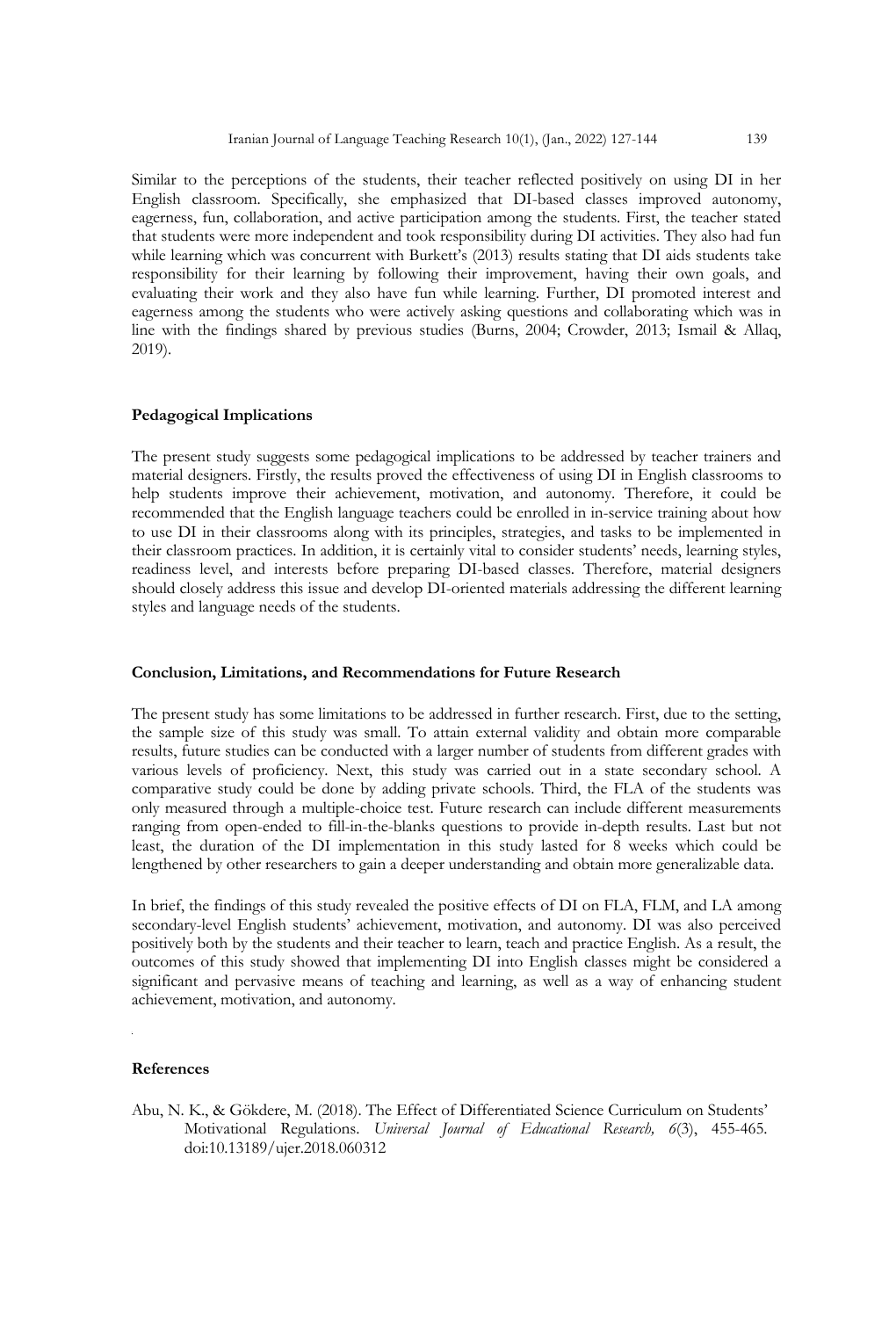- Aftab, J. (2015). Teachers' Beliefs about Differentiated Instruction in Mixed-Ability Classrooms: A Case of Time Limitation. *Journal of Education and Educational Development, 2*(2), 94-114.
- Alhashmi, B., & Elyas, T. (2018). Investigating the Effect of Differentiated Instruction in Light of the Ehrman & Leaver Construct on Grammar Learning. *Arab World English Journal (AWEJ), 9*(3), 145-162. doi: https://dx.doi.org/10.24093/awej/vol9no3.10
- Alizadeh, M. (2016). The Impact of Motivation on English Language Learning. *International Journal of Research in English Education, 1*(1), 11-15.
- Aras, İ. (2018). *The Impact of Differentiated Instruction on Learner Motivation, Behaviour, and Achievement in Middle School Reading Classes* (Unpublished Master's Thesis). Bahçeşehir University, Istanbul.
- Babbie, E., R. (2010). *The Practice of Social Research* (12th ed.). Belmont, CA: Wadsworth Cengage.
- Ballone, L. M., & Czerniak, C.M. (2001).Teachers' Beliefs about Accommodating Students' Learning Styles in Science Classes. *Electronic Journal of Science Education, 6*(2), 1-41.
- Bender, W. N. (2012). *Differentiating instruction for students with learning disabilities: New best practices for general and special educators* (3rd ed). Thousand Oaks, CA: Crowin.
- Betts, G. (2004). Fostering Autonomous Learners through Levels of Differentiation. *Roeper Review, 26*(4), 190–191. doi:10.1080/02783190409554269.
- Blaz, D. (2006). *Differentiated Instruction: A Guide for Foreign Language Teachers.* Routledge Publishing.
- Burkett, J., A. (2013). *Teacher Perception on Differentiated Instruction and its Influence on Instructional Practice* [Unpublished doctoral dissertation]. Retrieved from Shareok.org.
- Burns, J. P. (2004). *An Analysis of the Implementation of Differentiated Instruction in a Middle School and High School and the Effects of Implementation on Curriculum Content and Student Achievement* (Unpublished doctoral dissertation). Seton Hall University, New Jersey.
- Chalak, A., & Kassaian, Z. (2010). Motivation and Attitudes of Iranian Undergraduate EFL Students Towards Learning English. *GEMA Online Journal of Language Studies, 10*(2), 37-56.
- Chen, J. H., & Chen, Y.-C. (2018). Differentiated Instruction in a Calculus Curriculum for College Students in Taiwan. *Journal of Education and Learning, 7*(1), 88-95. doi:10.5539/jel.v7n1p88
- Chien, C. W. (2012). Differentiated Instruction in an Elementary School EFL Classroom. *TESOL Journal, 3*(2), 280–291*.* doi:10.1002/tesj.18
- Chien, C. W. (2014). College Students' Attitude Toward and Learning of Differentiated Instruction in Products. *Journal of English Language and Literature, 1*(2), 26-37. doi:10.17722/jell.v1i2.19
- Chien, C. W. (2015). Analysis of Taiwanese Elementary School English Teachers' Perceptions of, Designs of, and Knowledge Constructed about Differentiated Instruction in Content. *Curriculum & Teaching Studies, 2*(1), 1-16.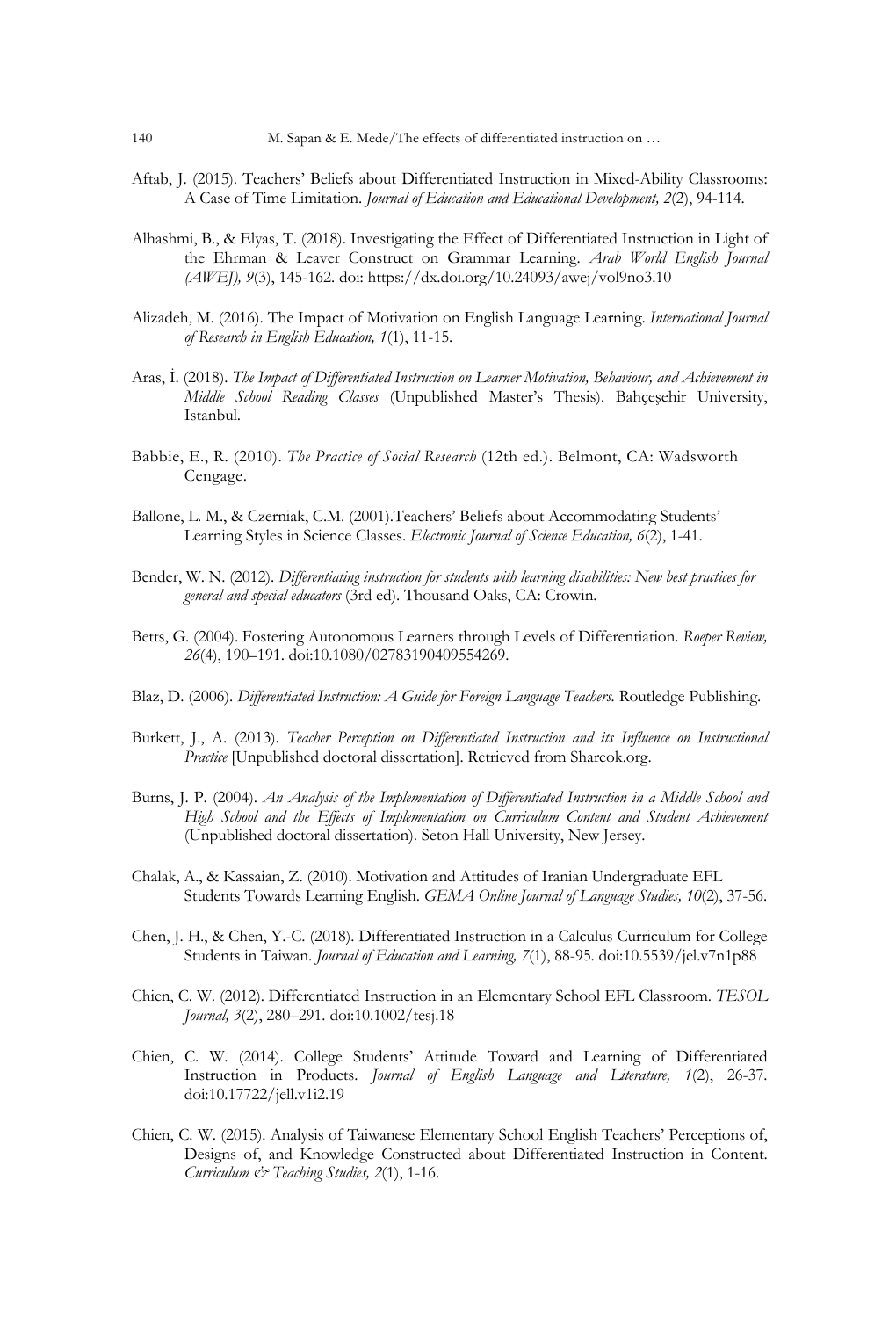- Chistlett, V., & Chapman, A. (2005). *VAK Learning Style Questionnaire*. Retrieved from https://www.businessballs.com/freepdfmaterials/vak\_learning\_styles\_questionnaire.pdf
- Clapper, T. C. (2010). Creating a Safe Learning Environment. *PAILAL, 3*(2), 1-6.
- Convery, A., & Coyle, D. (1993). *Differentiation; Taking the Initiative*. Oakdale Printing.
- Crowder, I. G. (2013). *Teachers' Perceptions and Practices of Differentiated Instruction at an Innovative Middle School for Gifted and Talented Students* (Unpublished doctoral dissertation). The University of Georgia, Athens.
- Daskalovska, N., Gudeva, L. K., & Ivanovska, B. (2012). Learner Motivation and Interest. *Procedia- Social and Behavioral Sciences, 46*, 1187–1191. doi: 10.1016/j.sbspro.2012.05.272
- Deci, E. L. (1975). *Intrinsic Motivation*. New York: Plenum.
- Dinçer, S. (2018). Content Analysis in for Educational Science Research: Meta-Analysis, Meta-Synthesis, and Descriptive Content Analysis. *Bartın University Journal of Faculty of Education, 7*(1), 176-190. doi:10.14686/buefad.363159
- Fogarty, R. J., & Pete, B. M. (2011). *Supporting Differentiated Instruction: A Professional Learning Communities Approach*. Solution Tree Press.
- Gardner, R. C., & Lambert, W. (1972). *Attitudes and Motivation in Second Language Learning*. Rowley, Mass: Newbury House Publishers, Inc.
- Golnaz, M. (2019). *Learner Perceptions of Emotions in the Foreign Language Classroom: a One-year Study of the Connections between Anxiety, Enjoyment, Performance and Individual Differences in Adult Education* [Unpublished doctoral dissertation]. Universitat Pompeu Fabra, Barcelona.
- Guay, F., Roy, A., & Valois, P. (2017). Teacher Structure as a Predictor of Students' Perceived Competence and Autonomous Motivation: The Moderating Role of Differentiated Instruction. *British Journal of Educational Psychology, 87*(2), 224-240. doi:10.1111/bjep.12146
- Gülşen, E., & Mede, E. (2019). Effects of Online Differentiated Reading on Reading Comprehension and Learner Autonomy of Young Learners. *ELT Research Journal, 8*(3), 127-157.
- Harmini, T., & Effendi, L. (2018). The Effect of the Use of Differentiated Instruction-Based Module on Students' Learning Motivation. *Unnes Journal of Mathematics Education, 7*(3), 141- 146. doi: 10.15294/ujme.v7i3.26764
- Houston, H. L. (2013). *Academic Intrinsic Motivation and Differentiated Instruction in the Regular Classroom: Potential Relationships During the Transition away from Gifted Programming* [Unpublished doctoral dissertation]. The University of Southern Mississippi, Mississippi.
- Ismail, S. A. A., & Al Allaq, K. (2019). The Nature of Cooperative Learning and Differentiated Instruction Practices in English Classes. *SAGE Open*. https://doi.org/10.1177/2158244019856450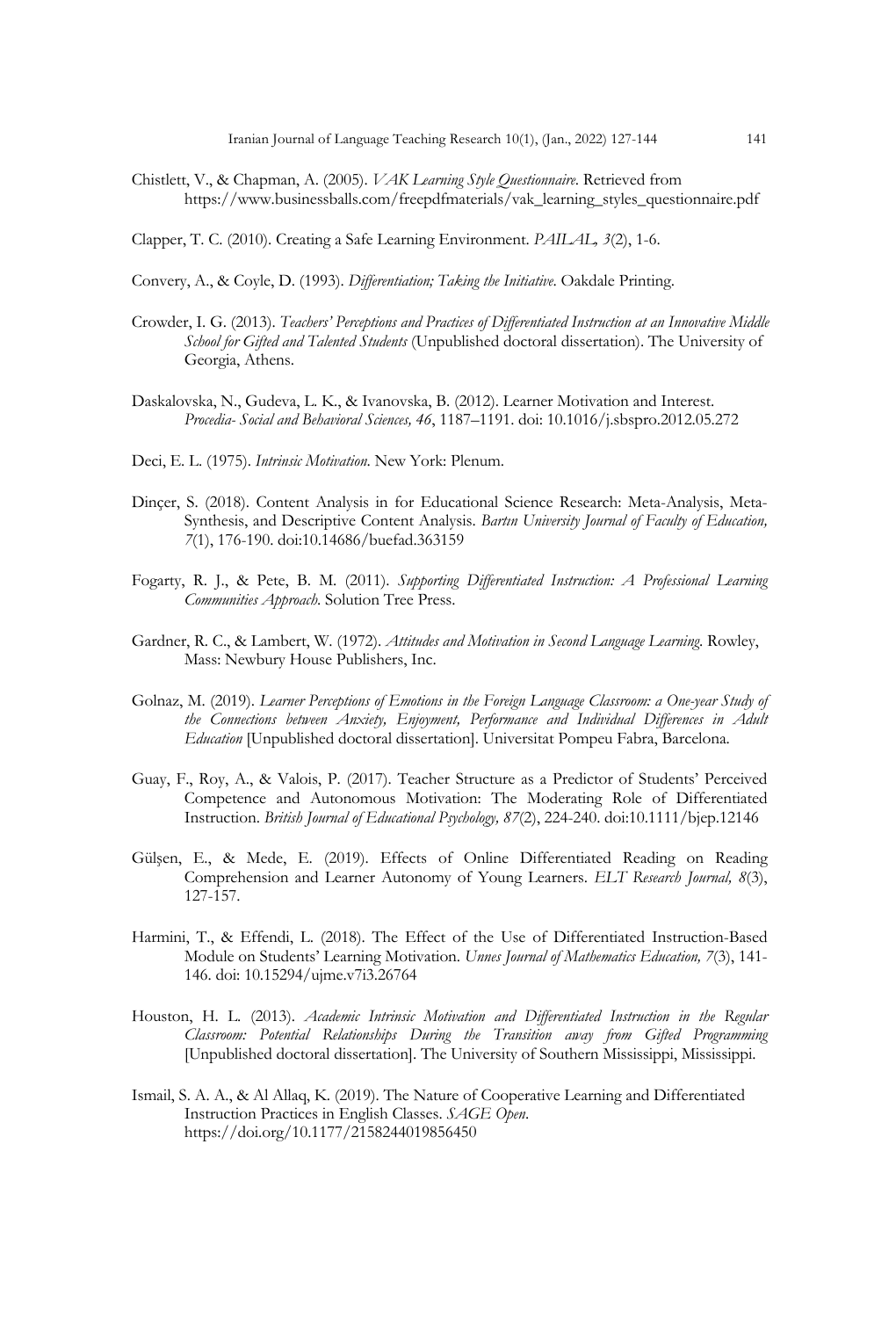- Izgi, I. (2014). *Ayırt Edicilik İlkesine Dayalı İngilizce Öğretim Tasarımı Uygulamasının Öğrencilerin Akademik Başarı ve Derse Yönelik Tutumları Üzerine Etkisi* [Unpublished Master's Thesis]. Akdeniz University, Antalya.
- Jowkar, M., Motlagh, L. N. & Mirshamsi, F., S. (2017). Types of Motivation in Iranian EFL Learners toward English Language Learning. *Journal of English Language and Literature, 7*(3), 560-564.
- Karadağ, R., & Yaşar, S. (2010). Effects of Differentiated Instruction on Students' Attitudes towards Turkish Courses: An Action Research. *Procedia Social and Behavioral Sciences, 9*, 1394-1399.
- Koehler, S. (2010). *Effects of Differentiating for Readiness, Interest and Learning Profile on Engagement and Understanding* (Unpublished master's thesis). St. John Fisher College, New York.
- Leblebicier, B. (2020). *Learning Through Differentiated Instruction: Action Research in an Academic English Class.* [Unpublished Master's Thesis]. Middle East Technical University, Ankara.
- Lukmani, Y. (1972). Motivation to Learn and Language Proficiency. *Language Learning, 22*, 261- 273.
- Magableb, I. S. I., & Abdullah, A. (2020). On the Effectiveness of Differentiated Instruction in the Enhancement of Jordanian Students' Overall Achievement. *International Journal of Instruction, 13*(2), 533-548. https://doi.org/10.29333/iji.2020.13237a
- Mauludin, L. A. (2021). Students' Perceptions of the Most and the Least Motivating Teaching Strategies in ESP Classes. *Iranian Journal of Language Teaching Research (IJLTR), 9*(1), 139- 157. doi: 10.30466/IJLTR.2021.120980
- Melesse, T. (2015). Differentiated Instruction: Perceptions, Practices, and Challenges of Primary School Teachers. *Science, Technology and Arts Research Journal, 4*(3), 253-264. doi: http://dx.doi.org/10.4314/star.v4i3.37
- Meyad, N. A., Roslan, S., Abdullah, M. C. & Hajimaming, P. (2014). The Effect of Differentiated Learning Method in Teaching the Arabic Language on Students' Motivation. *Journal of Social Science Research, 5*(1), 671-678.
- Mok, H. N. (2012). Students Usage Patterns and Perceptions for Differentiated Lab Exercises in an Under-graduate Programming Course. *IEEE Transactions on Education, 55*(2), 213-217. doi:10.1109/TE.2011.2162070
- O'Meara, J. (2011). *RTI with Differentiated Instruction, Grades K-5: A Classroom Teacher's Guide*. CORWIN, a SAGE Company.
- Orakcı, Ş., & Gelişli, Y. (2017). Learner Autonomy Scale: A Scale Development Study. *Malaysian Online Journal of Educational Sciences (MOJES), 5*(4), 25-35.
- Özer, S., & Yılmaz, E. (2018). The Effect of Thinking-Style-Based Differentiated Instruction on Achievement, Attitude, and Retention. *Kastamonu Education Journal, 26*(1), 11-20. doi:10.24106/kefdergi.374145.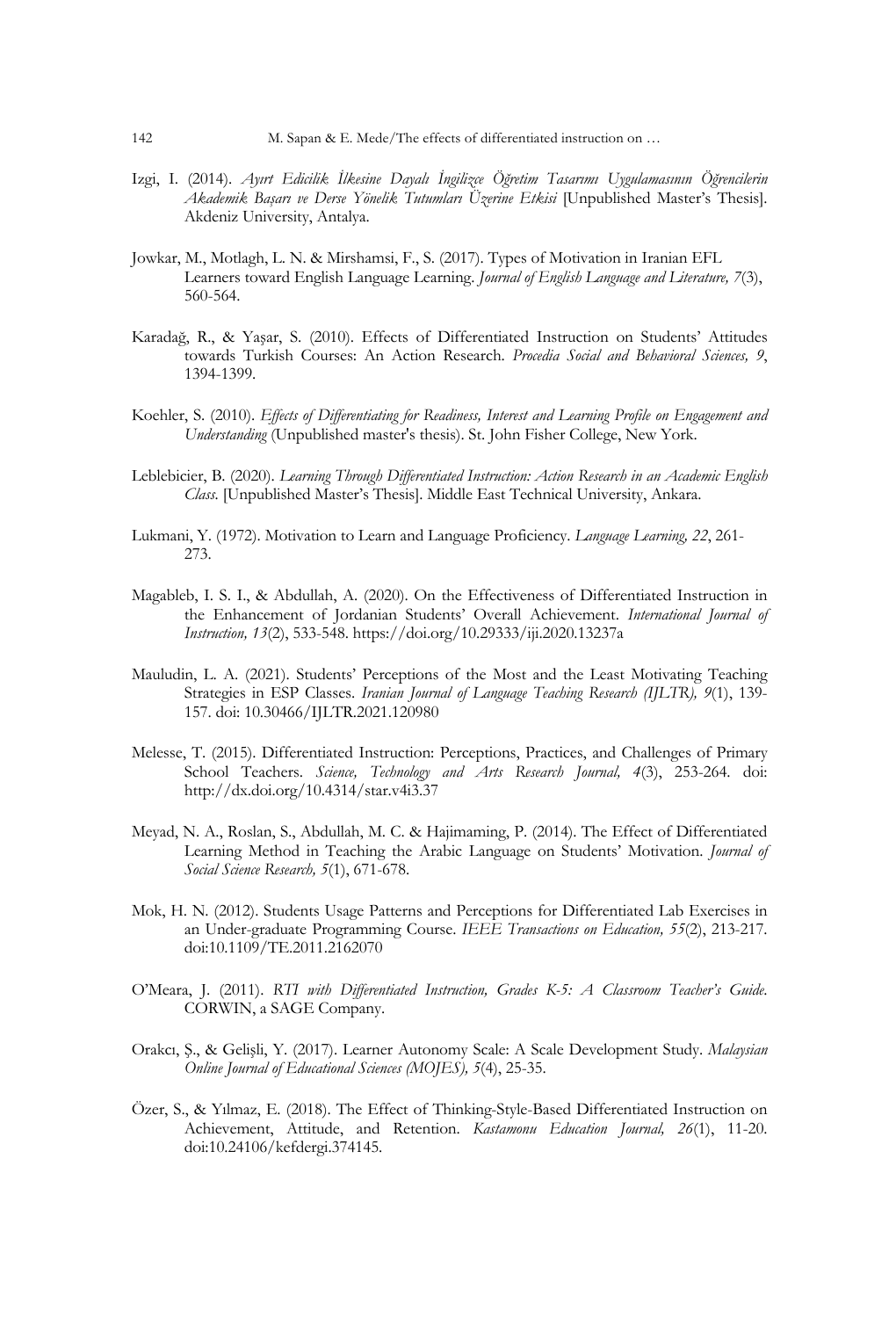- Park, Z. H. (2017). *Middle School Student Perception and Understanding of Differentiated Instruction: A Phenomenological Study* [Unpublished doctoral thesis]. Liberty University, Virginia.
- Sanacore, J. (2008). Turning Reluctant Learners into Inspired Learners. The Clearing House: *A Journal of Educational Strategies, Issues, and Ideas, 82*(1)*,* 40–44*.* doi:10.3200/tchs.82.1.40-44
- Santangelo, T., & Tomlinson, C. A. (2012). Teacher Educators' Perceptions and Use of Differentiated Instruction Practices: An Exploratory Investigation. *Action in Teacher Education, 34,* 309-327. doi:10.1080/01626620.2012.717032.
- Sayı, K. A., & Emir, S. (2017). The Effects of Differentiated Foreign Language Instruction on Academic Achievement and Creativity of Gifted Students. *International Journal of Academic Research, 5*(1), 276-288.
- Spencer-Northey, S. (2013). *Handbook on Differentiated Instruction for Middle and High Schools*. Routledge Publishing.
- Spolsky, B. (1969). Attitudinal Aspects of Second Language Learning. *Language Learning, 19*(3), 271-283.Surjono, H. D. (2011). The Design of Adaptive E-Learning System based on Student's Learning Styles. *International Journal of Computer Science and Information Technologies (IJCSIT), 2*(5), 2350-2353.
- Tatar, S. (2017). An Overview of Research on Second/Foreign Language Learner Motivation and Future Directions. *Çukurova Üniversitesi Eğitim Fakültesi Dergisi, 46*(2), 697-710. doi: 10.14812/cuefd.282067.
- Tomlinson, C. A. (2017). *How to Differentiate Instruction in Academically Diverse Classrooms* (3rd ed). VA: Association for Supervision and Curriculum Development (ASCD).
- Tomlinson, C. A. (2014). *The Differentiated Classroom: Responding to the Needs of All Learners*. VA: Association for Supervision and Curriculum Development (ASCD).
- Tomlinson, C. A. & Imbeau, M. B. (2013). *Leading and Managing a Differentiated Classroom*. VA: Association for Supervision and Curriculum Development (ASCD).
- Tomlinson, C. A., & Moon, T. (2013). *Assessment and Student Success in a Differentiated Classroom*. VA: Association for Supervision and Curriculum Development (ASCD).
- Tomlinson, C. A., & Brimijoin, K. & Narvaez, L. (2008). *The Differentiated School: Making Revolutionary Changes in Teaching and Learning.* VA: Association for Supervision and Curriculum Development (ASCD).
- Tomlinson, C. A., & Jay, M. (2006). *Integrating Differentiated Instruction and Understanding by Design: Connecting Content and Kids.* VA: Association for Supervision and Curriculum Development (ASCD).
- Uçar, S. B. (2009). *The Preferences of Turkish University EFL Students for Instructional Activities in Relation to Their Motivation* [Unpublished Master's Thesis]. Bilkent University, Ankara.